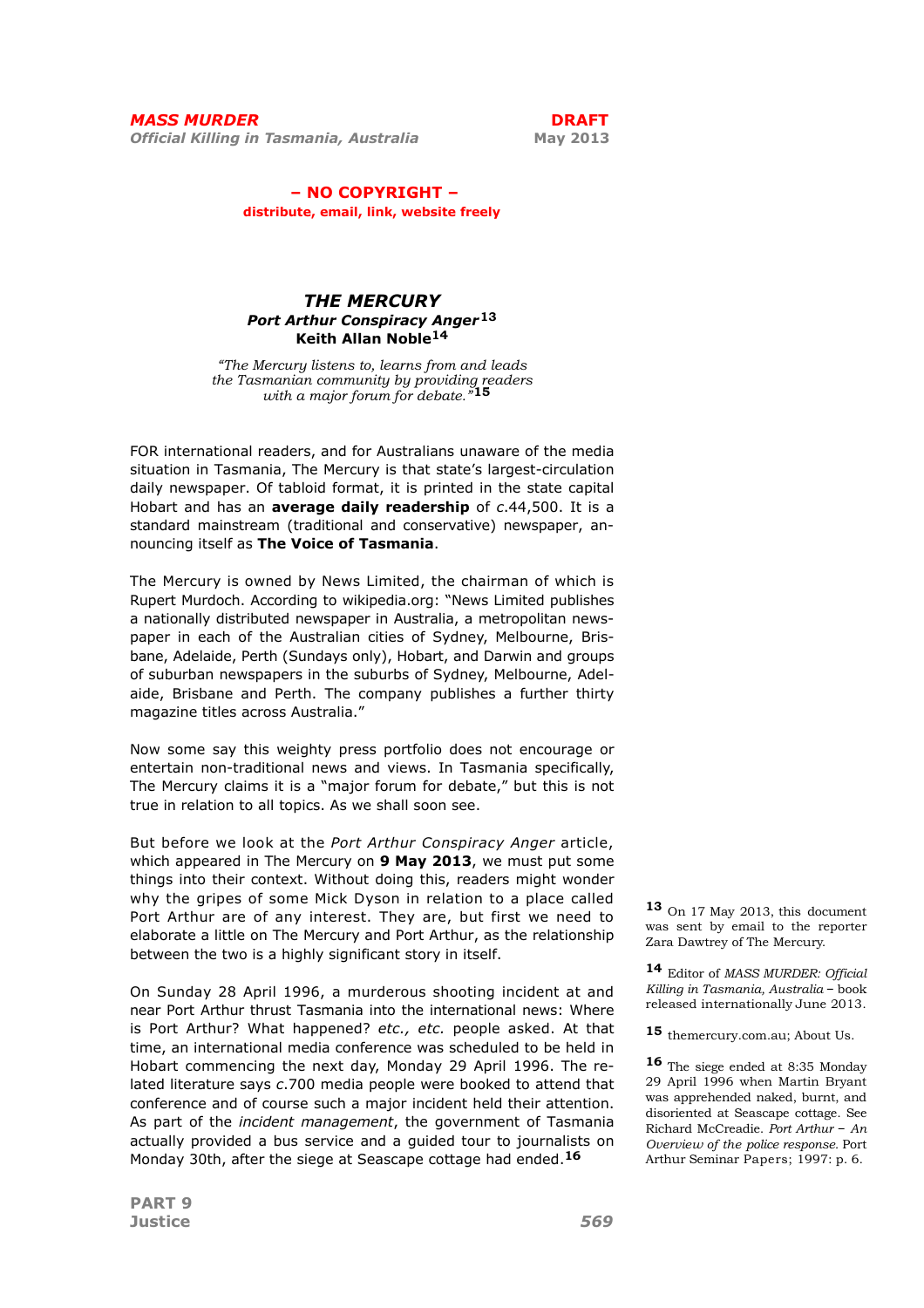Then things went the way they should not have gone – things went against the law. It was as if the killing and wounding of over 55 people permitted the media to exceed its clearly defined limitations. One commentator stated this: "[O]utrage against this [boy-]man was akin to the old wild west lynch mobs. I just couldn't forget the trouble that the media went to profile Bryant, from enhancing of his photograph to make him look like a wild-eyed Manson maniac to the innuendoes that his house was an arsenal for military weapons."17 (added italics)

There were no limits to it. Excess was the order of the day, the week, the month – in fact, excess goes on to this day. After destroying that innocent boy-man, his chance of getting a proper trial was zero. This is what the same commentator stated: "All of this made finding an impartial jury almost impossible – perhaps that was the idea.... Martin Bryant's trial was not by jury but rather by media." Periodically, whenever the media has a slow-news day, some reporter somewhere whips together an article about a crazed, mad, lone-nut gunman, finds an image in the archive, then meets the deadline – oh so thoroughly convinced that not only is her/his story well written, but that Martin Bryant deserves to have his guts kicked in one more time.

The following is a comment this editor has seen, and he believes such lapses of sanity are most definitely aided and abetted by the media's unethical and unprofessional mishandling of the Port Arthur case: "MARTIN BRYANT SHOULD HAVE BEEN PUBLICLY CASTRATED WITH A RUSTY BLUNT KNIFE AN THEN WASHED WITH SULFURIC ACID THEN SENT TO GALLOWS."<sup>18</sup> (sic: original capitals) It is no excuse that the crime was heinous and upsetting, so it is understandable people take a few liberties. This is completely unacceptable.

Where were the voices of the wise old chief editors in April 1996? The ones who could prepare enlightening articles with all the essential cautions. Gone – replaced by mindless employees who didn't then and still today don't give a damn about Truth and Justice. Who are disdainful about the legal principle of **people being innocent** until proven quilty in a trial – not declared quilty after some process conducted by corrupt lawyers. Their media channels flow with stories about corrupt police, corrupt prosecutors, corrupt judges, corrupt politicians, and verily, corrupt men of the Church. Yet all this they wilfully overlook. With their critical faculties underdeveloped or held in abeyance, they mindlessly report the corrupt official narrative.

Somehow, in relation to the Port Arthur incident, these media minions expect us to believe that everyone associated with the State told the truth and nothing but the truth. For that one incident, everything was ridgy didge spot-on-honest as the day is long. And it was Martin Bryant who told all the lies. He must have. He killed those little girls. Everyone knows he did it. Get me that RUSTY KNIFE and the SULFURIC ACID. Then we'll fill his arse with broken glass.....

The Mercury was right in there hammer and tongs – unfortunately, a wise editor was absent. This gave the world that two-page tabloid spread of innocent Martin Bryant beneath that big banner headline

17 Ned Wood. The Port Arthur massacre conspiracy; members.iinet.com. au; 2 September 2012. An image of Martin Bryant which was manipulated to make his eyes appear demonic and deranged was widely used by the media. Cruel writers and/or editors still use it. For details related to the arsenal of weapons allegedly found inside Martin Bryant's home, see the Insert FAKE TASMANIA PO-LICE STATEMENT in Part 7. It reveals how this concocted evidence was set up by a corrupt cop.

18 Benny of Brisbane, Australia; topix.com – 22 March 2013.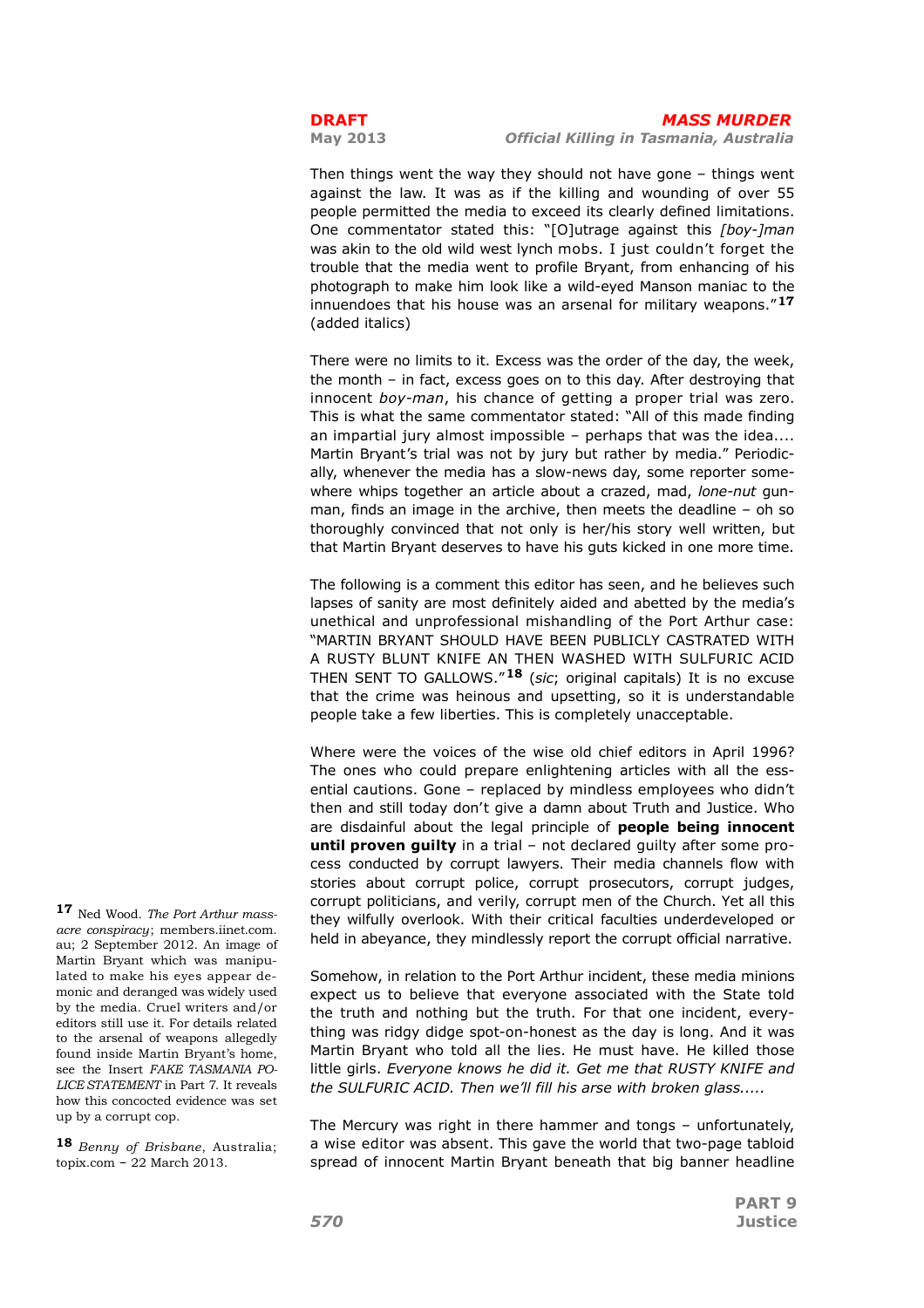Official Killing in Tasmania, Australia May 2013

of certainty: THIS IS THE MAN.<sup>19</sup> That image The Mercury used was stolen, and it was against the law to publish such an article. The article demonized that boy-man, who, with his 66 IQ, was totally bewildered and beyond comprehending what was being done to him. There sure was no debate, just columns of hate and vitriol.

One of those employees of the State whom we are to believe is a meticulous teller of truths is Michael Charles Dyson. We are to believe he knows nothing about the Port Arthur incident beyond what he learnt as a "liaison officer" $20$  during the incident. Sounds good, but.... Mick has a reputation. You can read about it on the Internet. Everything significant about him within this book is on the Internet and has been for some time. Where there's smoke, there's fire.

It seems Dyson likes violence. And when you have someone who is keen about violence in the police force – for Dyson it was Tasmania Police – it is not hard to imagine things could go awry, seriously sour. And it seems they did. This is how Dyson describes his real interest: "I was being given an opportunity to go to the more strategic level and become involved in the overall command of violent incidents which is my passion...." $21$  So we have a man who not only likes being involved with violent incidents, but one who tells the world he has a **passion** to be involved with death and destruction. Well as for this editor, it is my belief this Dyson is sick – a mentally imbalanced person who is dangerous. And devious, as we shall soon see.



ZARA DAWTREY original cropping of image

Now Mick Dyson is the person Zara Dawtrey of The Mercury has written about under the headline Port Arthur conspiracy anger. But first, who is Zara Dawtrey? Well a writer at that newspaper and this editor cannot be more specific than that. An Internet search of her name turned up the to-be-expected Facebook and Twitter references. But beyond this, it seems Ms. Dawtrey writes articles in several areas: cars; crimewatch; sports; etc. Bits of anything for The Mercury. No serious articles of investigative journalism were found. This has led this editor to wonder just how well investigated the piece on Dyson is. Well an analysis of

it is disturbing. The Port Arthur incident resulted in over 50 people being killed and wounded and Dyson was right there in the thick of it. But readers of Dawtrey's article don't get much more than a few sentences including the standard conspiracy cliché. Dyson seems to have had a little cry to Dawtrey and she has written a few words (362) to appease him. Below, her entire article which appeared in The Mercury has been sequentially segmented and *italicized* with this editor's (Noble) comments following.

19 Headline used by The Mercury for a badly worded article identifying Martin Bryant with the incident at Port Arthur. The last sentence of the article dated 30 April 1996 reads as follows: "This man is Martin Bryant, 28, a man of mystery from Hobart suburb of New Town." Note that The Mercury was not the only media channel to identify Martin Bryant with the incident. Regardless, he was thereafter doomed forever.

20 This is the job description that Michael Charles Dyson states he had during the Port Arthur incident. See Insert FAKE TASMANIA POLICE STATEMENT in Part 7 for details.

21 Commission of Inquiry Relating to the Death [SOG Killing] of Joseph Gilewicz; Transcript; Hobart: Dept. of Justice (sic); 7 September 2000: p. 426.

PART 9 Justice 571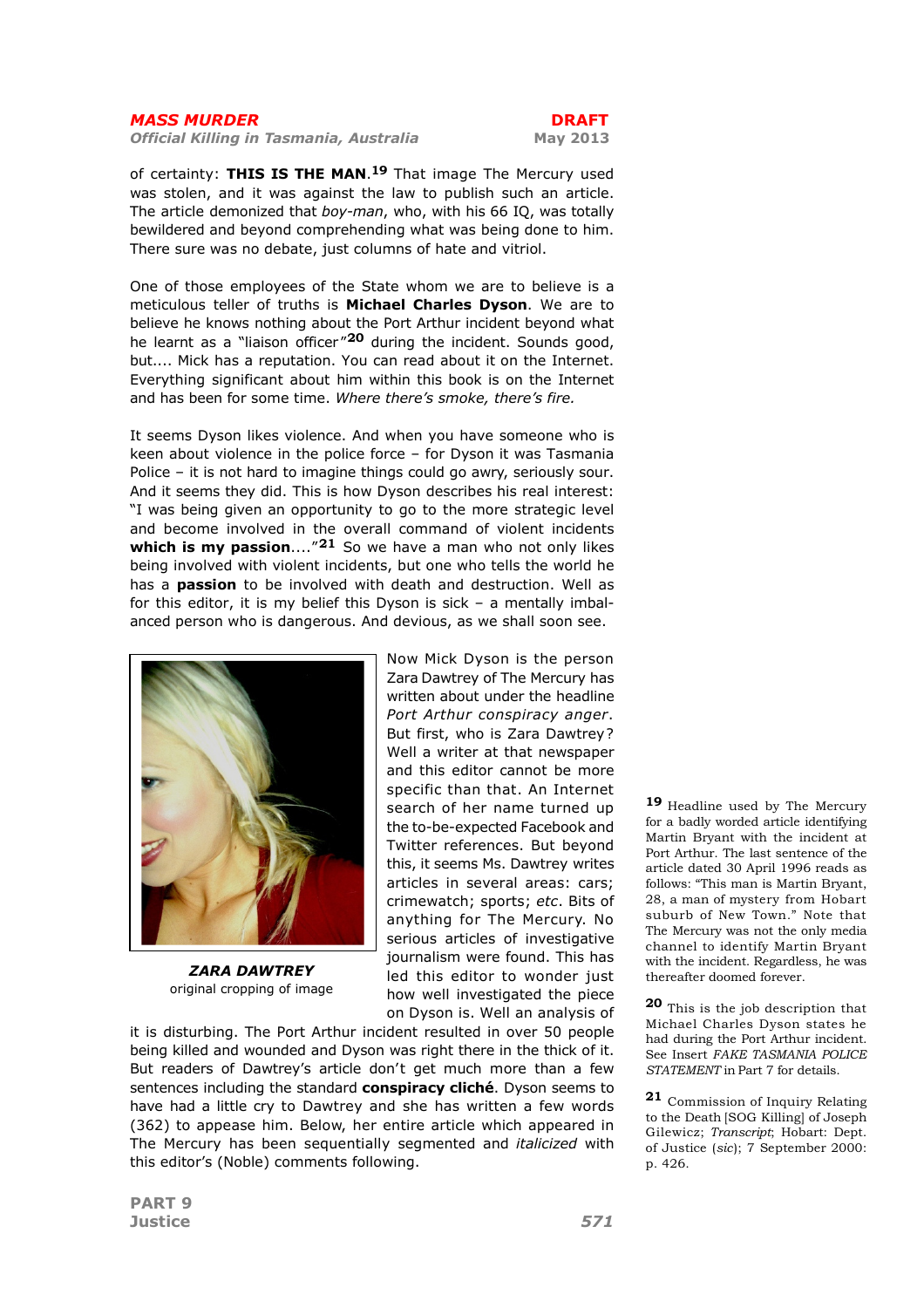SIX months after a Facebook profile purporting to belong to jailed mass murderer Martin Bryant caused widespread community concern, a vicious international internet campaign is accusing two local police officers of being the real killers.

This editor cannot comment on any Facebook profile. He knows nothing about the so-called social-networking websites. It is correct that Martin Bryant – the boy-man who had an  $IQ$  of 66 and a klutzfactor off the scale - has been incarcerated forever. But Dawtrey does not tell her readers that Martin will never be released from Risdon Prison. As you read this, he is being tortured to death there by despair and drugs. Martin will be the 36th State victim of the Port Arthur incident. (Other people who were involved with the incident have died of suicide – indirectly killed by the State. Of course the State does not want you to know this.)

As for "accusing two local police officers of being the real killers," this is not accurate at all. Probably all, certainly most, of the cops who were involved with the incident have retired from their respecttive employers. Today, no local cops are being accused of anything. And, no retired cops have been accused of anything that is not well documented on the Internt – documented for some time it seems. Dawtrey does not name both ex-cops. Why? Is this because when Michael Charles Dyson phoned Dawtrey he did not identify his mate Gerard Dutton? As for accusing them of being the killers, this editor would like to see the proof in writing.

Dutton is the technician who miraculously raised rifles from the dead. Then, without any hard evidence, he pronounced they belonged to Martin Brvant.<sup>22</sup> But this was not proved because there was **NO trial.** For an exposé of Dutton's Statutory Declaration, see the noted book (Part 6). The author of that exposé ends it with these revealing words related to this charlatan miracle worker: "it cannot get any worse than the errors demonstrated within his sworn statement."23

And the other ex-cop cum security company executive is of course Dyson. He is also indentified as Mick/Rick(?), Jamie, and it is believed he was one of the gunmen at Seascape cottage. The other gunman there, who it is believed was also the gunman at the other six crime scenes is **Benjamin Overbeeke**. This editor has never said Dyson shot any person. To say this editor said Dyson is " the real killer" is deceptive nonsense. You can read lots more about Dyson in the noted book, particularly Part 7 (The Witnesses). In it, there is the nine-page Insert titled FAKED TASMANIA POLICE STATEMENT. Dyson submitted that statement 4.5 months after the Port Arthur incident, and a month after (sic) the incident task force ended. But it seems being a **Son of God**,<sup>24</sup> this main man Dyson had dispensation<sup>25</sup> to cover up the official lies. But he has made things worse.

Dutton and Dyson have written so many false and deceptive statements their incriminating words are now going to cause serious problems for all those who were and those who are officials associated with the killing and wounding at and near Port Arthur, Tasmania. The official narrative is coming apart because of Dutton and Dyson.

22 See Insert NEITHER OWNED NOR FIRED in Part 6 of the noted book.

23 Andrew S. MacGregor. See STAT-UTORY DECLARATION EXRACTS at Part 6 of the noted book.

24 Identity used by Tasmania Police members who belong to the Special Operation Group of thugs.

25 It seems that Dyson was asked by the office of the director of public prosecutions, perhaps Damian Bugg the prosecutor himself, to prepare a document which would cover up things exculpatory for Martin Bryant and inculpatory for the State.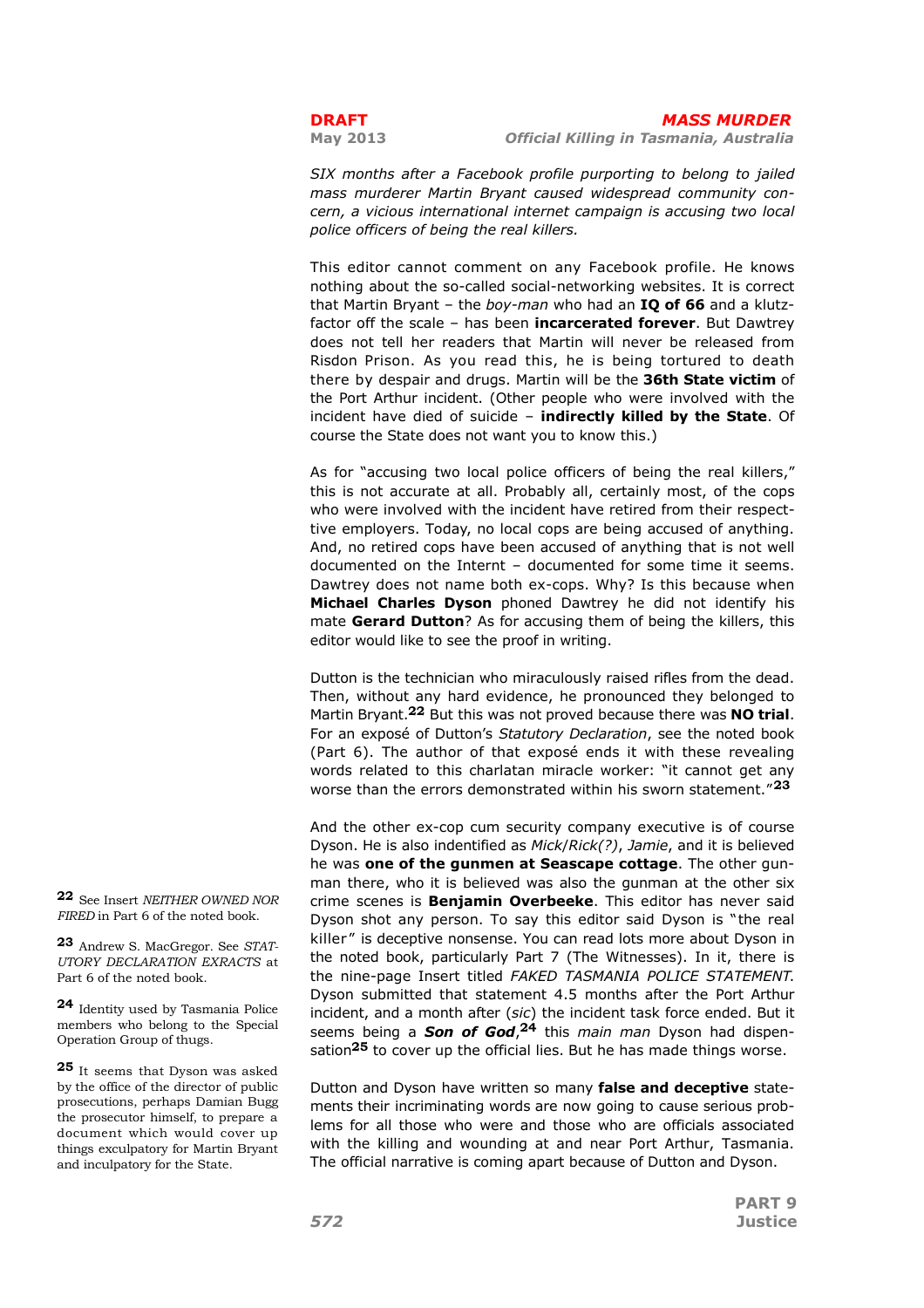Official Killing in Tasmania, Australia May 2013

A conspiracy theorist based in Austria, and claiming to be a former Tasmanian, is writing a book about the massacre in which he claims Bryant is the innocent victim of a killing spree planned and carried out by the government and police.

More inaccurate rubbish. This editor is not from Tasmania and has never claimed to be. Is this Dawtrey's doing, or was she misinformed by Dyson? She definitely should have checked – but did not. A small error, but one not nugatory. It seems to reflect the approach Dawtrey took to the writing of her article – slapdash, no reference checking, get it out for the deadline. Born in Queensland, this editor is in Austria temporarily and normally lives in Germany. Currently, he is contemplating a relocation.

Then comes the cliché: "conspiracy theorist." This is the best that Dawtrey can write. It is a worn-out phrase used to verbally abuse anyone who raises any matter that does not fit into some official narrative. On the usage of this mindless and meaningless phrase, the words of another blonde Facebook user, Ellen Finnigan, appear on lewrockwell.com (24 January 2012). This American activistauthor states: "[M]ost of the time the term conspiracy theorist is used to slander people who are merely asking questions that mainstream journalists have been content to ignore, or who simply have a higher bar than 'the media said so' or 'the government said so' when it comes to accepting something as truth." Thank you Ellen.

It can be said this editor is writing a book on the Port Arthur case. But it is more accurate to say he is compiling a book of writings on that subject. All of this writing has appeared in some form on the Internet. The authors, about 30 of them, are more informed on their specific subjects than is the editor. So if there is any claiming going on, to use Dawtrey's silly word, than the claiming is being done by many more people than just the editor.

Martin Bryant is entirely innocent, legally and factually, of killing anyone at or near Port Arthur in Tasmania. He was never proved quilty in a trial where all the evidence was weighed by a jury. NEVER. And factually, any serious analysis of the case reveals so much reasonable doubt, so much corruption, so much falsity, that for anyone to insist the official narrative is the truth only confirms her/his ignorance, obsequiousness, and stupidity.

That the incident was not perpetrated by Martin Bryant is patently obvious. His mother had stated simple little Mecano kits were too complicated for him. In her book, My Story, she reveals an incident in which Martin panicked after he became locked inside a bathroom. being unable to unlock the door.<sup>26</sup> The woman who was having a relationship with him says in one of her five statements that Martin would lose the plot, and at times not know what he was doing.<sup>27</sup>

So given there is no evidence Martin Bryant killed anyone at or near Port Arthur, are we to believe the killing was premediated, planned, and perpetrated by the Salvation Army, for example – or, by corrupt elements of and associated with the State? Many facts say the latter.

**26** In her poignant book  $My$  Story; 2010: pp. 140-141, Carleen Bryant relates the following about her son: "Martin had stayed the evening in my home and the next morning, after a shower, Martin had thought that he was locked in the bathroom. He could not unlock the door and started to panic. I called the closest locksmith who arrived very quickly. The lock was OK, but Martin had been unfamiliar with it." At that time, Martin Bryant was 26 years of age. You are to believe that this clearly mentally handicapped person, someone who could not resolve a simple doorlock problem and who then panicked, planned and perpetrated a seven-scene massacre over two days and kept the mighty SOG of Tasmania Police at bay. To believe such a scenario, you too would have to be mentally handicapped.

27 Petra Willmott. Witness Statement; 28 April 1996.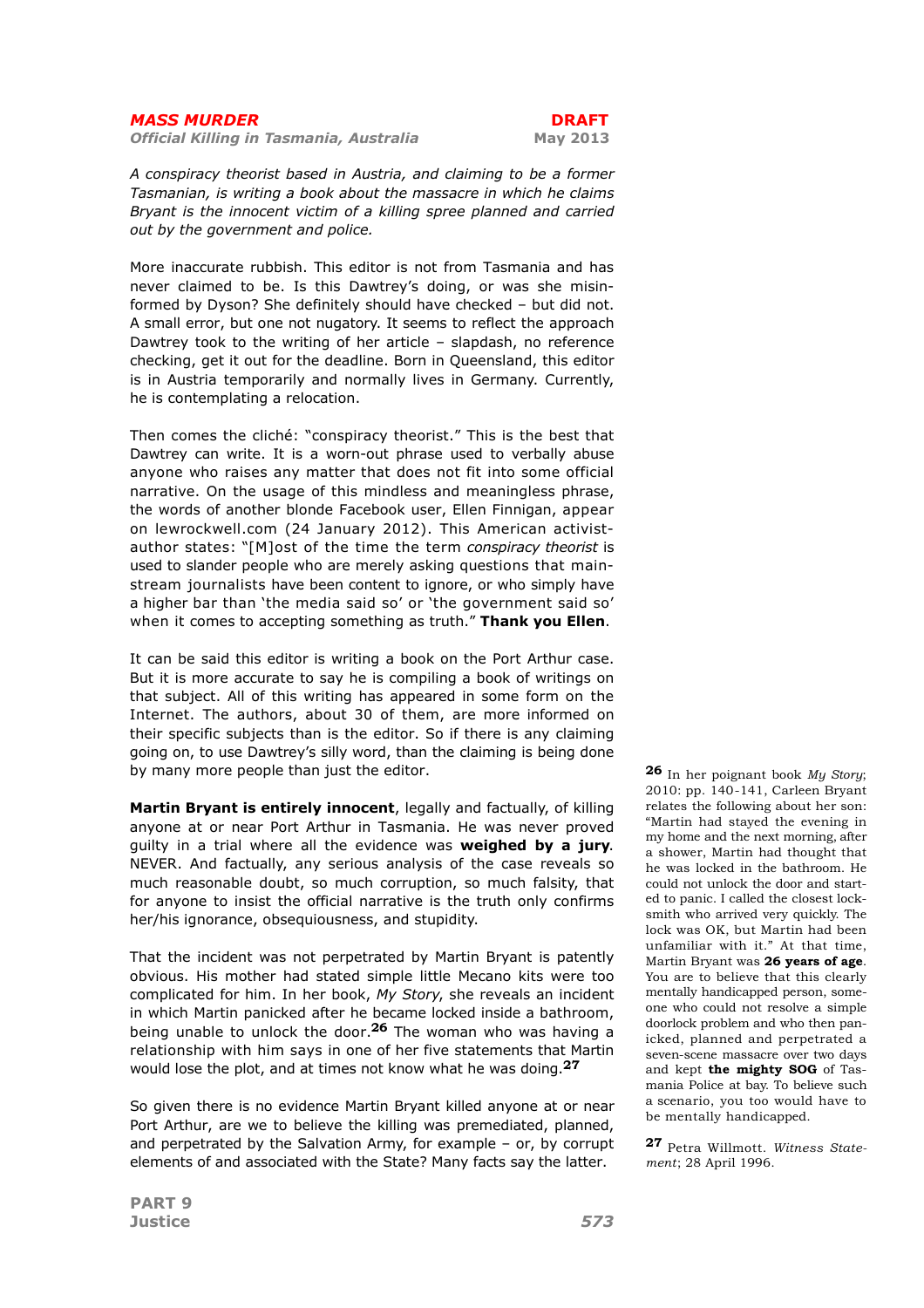# ABOUT AUSTRALIA Democratic Rights & Freedoms

## A Transparent Criminal Justice System

It is fundamental to the administration of justice in Australia that a person accused of a criminal offence is **presumed innocent** until proven guilty beyond all reasonable doubt.

A person can only be detained by police for a limited period before being either released or charged with an offence and presented to an independent judicial officer (judge or magistrate) who decides whether the person may be detained in custody pending trial. In some cases an initial assessment may be made by police, with provision for judicial review. The question of whether to initiate criminal proceedings on serious charges is determined by an independent office, for example the Commonwealth Director of Public Prosecutions in the case of federal offences.

An accused person has the right to a fair trial, including the right to be informed of the charges laid against them. A trial must take place before a judicial officer who is independent of the executive government and legislature. Generally, a person who is placed on trial for a serious offence that is punishable by a significant term of imprisonment has the right to be tried before a jury drawn from the community. With some exceptions, an individual also cannot be compelled to provide self-incriminating testimony in court.

Legal aid services provide assistance and representation to accused people, subject to a financial means test and other conditions. A further fundamental principle of the Australian common law system is the availability of legal professional privilege.

A right of appeal is available against conviction and sentence on specified grounds, including that there has been a miscarriage of justice.

> Department of Foreign Affairs & Trade Democratic Rights and Freedoms dfat.gov.au 2008 (amended; added emphasis)

This is the prattle pushed by overweening politicians, corrupt members of the legal system,28 and do-and-say-anything officials. It reads well, it says the right things, yet it stinks to high heaven. Because, it is not the plain down-to-earth reality which all decent Australians deal with every day. Martin Bryant had all the rights so well summarised above, but they were stripped from him as if he was an inhuman monster. Presumed Innocent - the media screached guilty before he was charged; Fair Trial – no trial, just a sentence hearing then prison forever; Proven Guilty Bevond All Reasonable Doubt – there is so much doubt you would have to be blind, or a liar, not to see it; Jury Drawn from the Community  $-$  the media contaminated the jury pool, selecting one was impossible; Legal Aid Services **Provide Assistance and Representation** - enter unsavoury John Avery who browbeat Martin to accept Avery's quilty plea; & Right of **Appeal** – well, just listen to the hoots of derision from Hobart.  $-$  ed.

28 There is no system of justice in Australia. The system that exists is a legal system, which has been designed by lawyers for the benefit of lawyers – not the people of Australia. This legal system does not focus on the determination of truth. This ensures justice is not served in every case. Presiding over these abominations are judges all of whom are exlawyers. They should not be addressed as Justice as they cannot guarantee justice is served. The burgeoning record of miscarriage-of-justice cases in that country confirms the trail of human destruction inflicted on innocent people by judges. For a little insight into their gross cruelties, just google miscarriages of justice – note the list for Australia is neither complete nor current, and that it only contains the more serious cases and cases that have passed through the courts. No one knows the total number of existing miscarriage of justice cases in Australia which have been inflicted and which have not been legally corrected. This is what Graeme Crowley & Paul Wilson say, in their book Who Killed Leanne?; 2005: p. 120, about the appalling injustice that goes on within Australia: "The Stafford case may be just the tip of the iceberg where miscarriages of justice are concerned, such travesties are widespread and, given the unequal resources available to the prosecution and the defence, increasingly common. The Australian justice [read legal] system stands condemned for allowing these wrongful convictions to proliferate." (added emphasis) Australian criminologist Paul Wilson confirmed (19 May 2011) to the editor that there could be up to 7000 miscarriage-of-justice cases per year in Australia. (Not all such cases result in imprisonment, nor are all of them recognized immediately.) Australian justice activist and author Evan Whitton sums it up well in his his book Our Corrupt Legal System (2009: p. 96): "The system IS immoral, because apart from everything else, it does not search for the truth." (original capitals)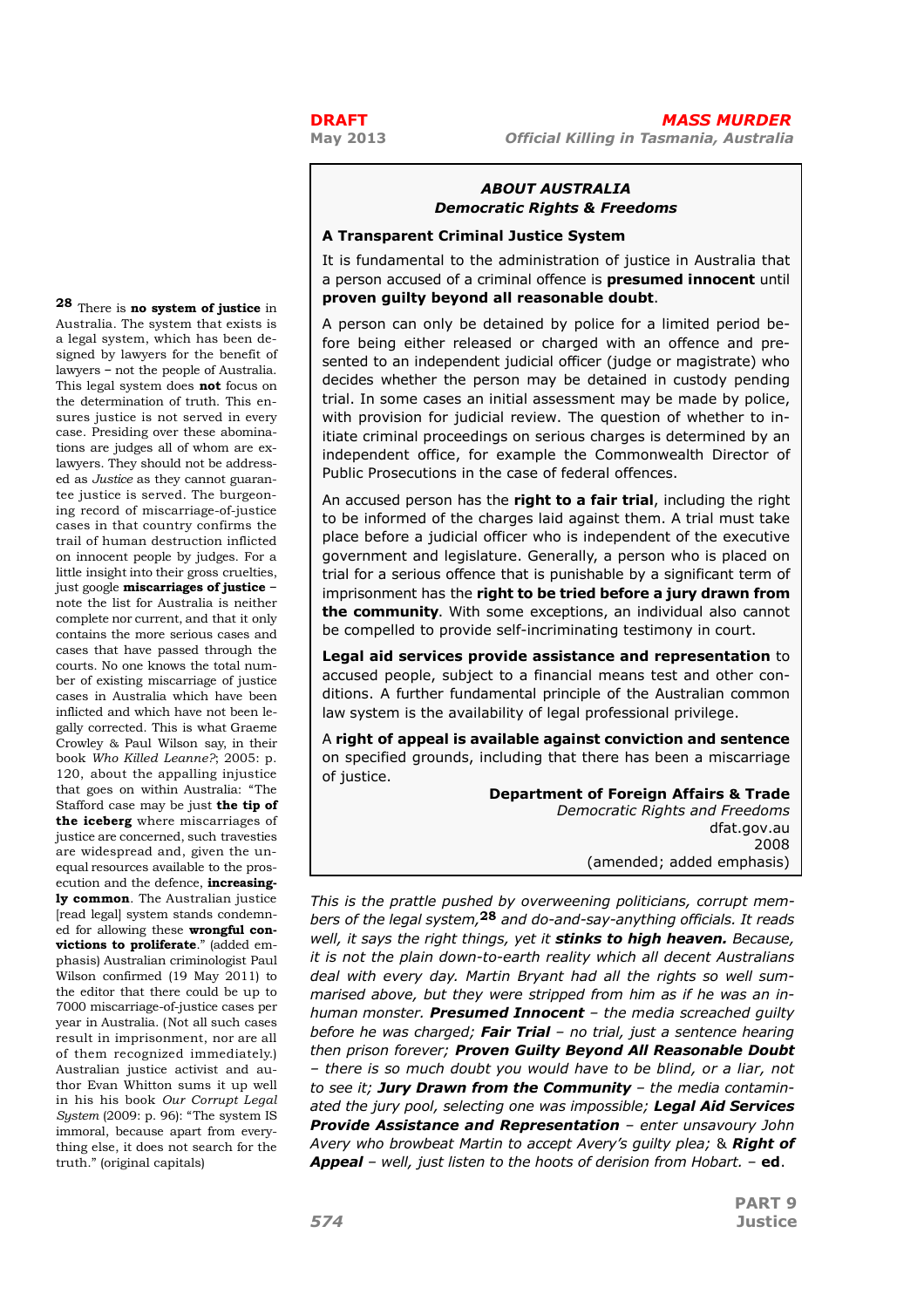Official Killing in Tasmania, Australia May 2013

While Port Arthur conspiracies abound online, Keith Noble is making sure his views reach audiences far beyond the confines of the internet conspiracy community. Noble has been emailing chapters of his book to major media outlets, federal and state government ministers, justice officials and police officers who attended the massacre at Port Arthur on April 28, 1996.

There is no Internet conspiracy community that this editor is aware of. There are, however, people who have brains and who use them. People who are not suck-up sychophants. This editor has been directing draft parts of the book to those who have requested it, and to those he believes should be concerned about the **gross** injustices associated with the Port Arthur incident. What has been emailed is open and without charge. (To date, this editor has not received a cease-and-desist notice from any recipient of his emails. To the contrary, interest and support has been positive and growing.) On its completion, the entire book (650 pp.) will be available as a free *pdf*. The editor has no wish to profit from the pain of others.

### One of the former officers being accused by Noble is Mike Dyson. "I knew I had to do something about it when he sent a letter to my daughter's house suggesting I should kill myself," Mr Dyson said.

More inaccurate rubbish. The editor has named Dyson who has a long Internet trail related to the Port Arthur incident. Dyson was not, it is believed, at his home innocently growing petunias before, during, and after the incident. This editor does not know the daughter of Dyson. Nor does he know her name. Nor does he know where she lives. That she received and read a letter about her father is quite possible and it is something that Dawtrey should investigate and report about **accurately** in The Mercury. As Dawtrey knows, as she was sent a copy of the mentioned letter, the editor never suggested to Dyson or to any other person that he should kill himself. To be clear here, this is what this editor wrote: "It seems the official killing is troubling this Michael Dyson and his daughter. It will be a loss if he tops himself – we need him alive, not dead." And it appeared in a letter about Dyson, not specifically to Dyson.

The editor's concern was, and still is, that Dyson will harm himself. It would be understandable given what he has done. But this editor does not wish for Dyson to do himself in because we need him alive, not dead. We need him to testify, under oath, and tell the people (includes his daughter) what he did before, during, and after the Port Arthur incident. What he has written is false. A Glock<sup>29</sup> to his block will give him permanent relief. But it will not help the people gain insights into the Port Arthur incident, more specifically Dyson's highly significant role in the Tasmania Police. This editor believes, lead in his head will confirm what his daughter suspects about her father. This too is something Dawtrey should investigate and report about **accurately** in The Mercury.

But do you think The Mercury will publish any report on anything not part of the official Port Arthur narrative? Do you think that newspaper will publish this rebuttal adding to the debate<sup>30</sup> on the incident?

29 Glock is a proprietary name for a range of pistols manufactured in Austria. They are popular with police forces around the world.

30 The Mercury has never published any form of debate related to the Port Arthur incident. An example is Port Arthur conspiracy anger. No alternate view but the official narrative was mentioned by the writer of this article. No comments from the public were permitted. The Mercury is trapped by its own criminal act of naming and identifying Martin Bryant with the incident, back on 30 April 1996. The newspaper will never debate the incident. It simply cannot, as debate for The Mercury died on 30 April 1996. The truth will be denied, in fact it must be denied. And The Mercury will hide behind the big lie of respect for the family and friends of the victims. Can you imagine it: The publisher and editors of The Voice of Tasmania admitting to the world they had made a very serious mistake? They could do that, and do it before Martin Bryant dies inside Risdon Prison. But no person at The Mercury will do that. They will let Martin die slowly, then they will repeat the corrupt official narrative. No ethics. No truth. No debate.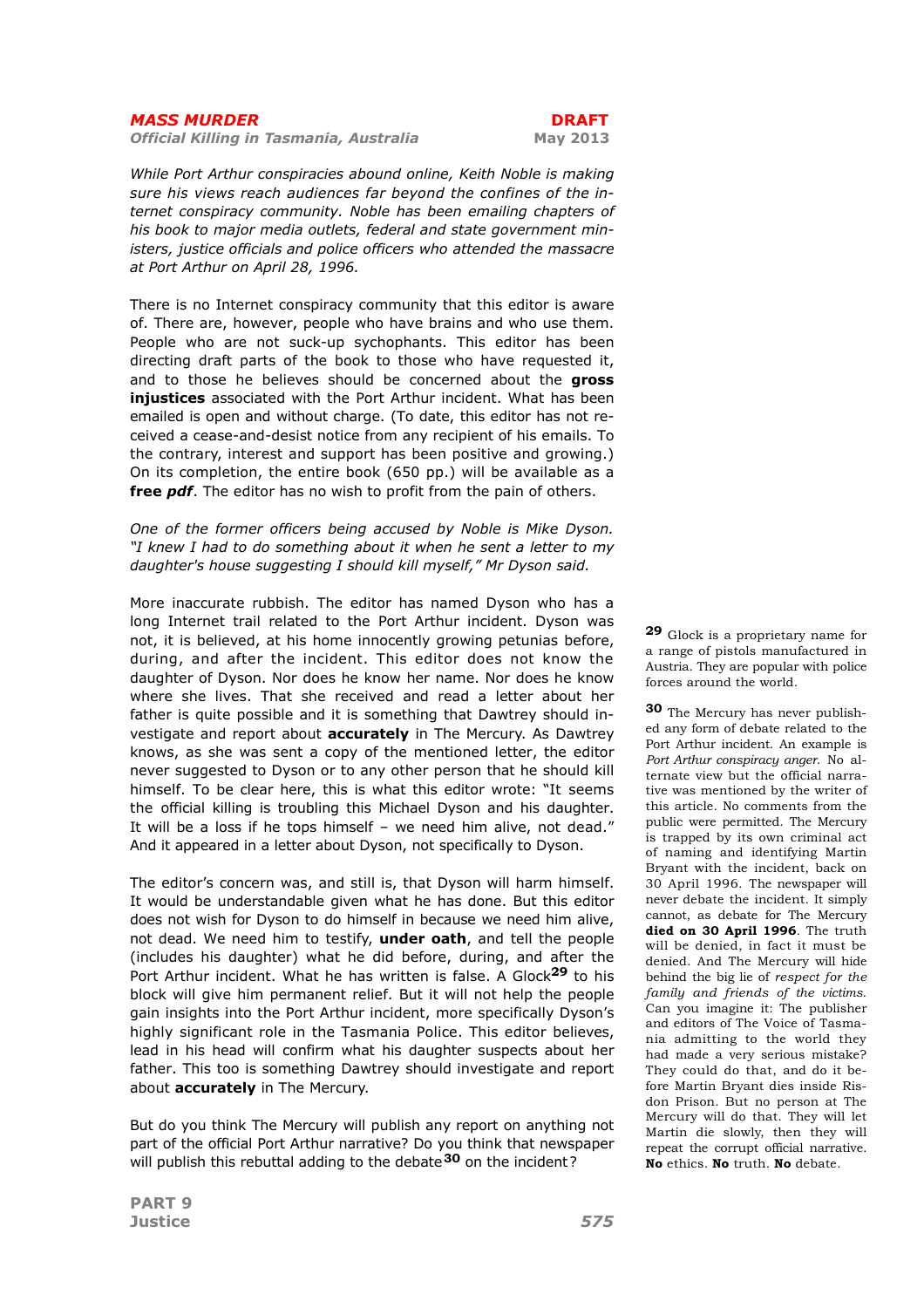Noble's accusations come six months after Mr Dyson led the charge against a fake Facebook profile purporting to belong to Bryant. Now he and his former colleagues are being described as active participants in the killing spree that left 35 people dead. Mr Dyson and another police officer are repeatedly named in Noble's emails as the gunmen, with the author claiming the two officers dragged an innocent Bryant into the Seascape Cottage and tried to burn him alive.

Again, this editor knows nothing about any " fake Facebook profile" about Dyson. Anyone who takes what is said on Facebook or Twitter seriously is lacking grey matter. And now with Dawtrey, we go from "two local police officers" to "his former colleagues." This is another of her errors. It seems that all the Special Operations Group (SOG) of the Tasmania Police were involved with the incident at Port Arthur. But this editor has never said members of SOG knowingly killed any person. And again Dawtrey knows this, because she too was sent copies of those emails.

But the facts do suggest that Glenn Pears  $31$  was unknowingly killed by a SOG member, possibly Andrew M. Fogarty. It is believed he fired an incendiary device into the BMW in which Pears was locked in the boot. There is no hard evidence Pears died inside Seascape cottage. That is an official assertion made without any hard evidence being presented to the public. Two pairs of handcuffs allegedly used in association with that death have suggestively *disappeared*.<sup>32</sup>

Dawtrey's words that "Mr Dyson and another police officer [Gerard Dutton?] are repeatedly named in Noble's emails as the gunmen," are absolute nonsense. Of course there are no quotations provided by Dawtrey, just her nonsensical words which are as deceptive as the official narrative. And again, this editor has not specifically said Dyson and his mate Dutton or Overbeeke, dragged anyone into the Seascape cottage. What rubbish. Where are the exact words confirming what Dawtrey has alleged?

That Martin Bryant was left inside the cottage to burn is confirmed by the facts. He did not consciously wait patiently with his clothing on fire until he had third-degree burns<sup>33</sup> to his back – and only his back. If Martin knew he was on fire, he would have taken his clothes off long before the mighty SOG arrived on the scene. But he did not. He staggered outside in a confused mental state with his clothes on fire. He had no clear understanding of where he was or who was with him. He thought his own house was on fire. Was he drugged?

It is believed Dyson was a gunman at Seascape. From the facts we do know, which are revealed in detail in the book (Part 5), it seems that the SOG fired some form of incendiary device into the cottage and it is the resultant fire which injured Martin Bryant. Regardless of his low IQ, he knew what being burnt was about. That he was only burnt on his back, and he was burnt quite severely, strongly suggests that he was left in Seascape lying prone on his stomach while the fire was underway. Now whether Dyson was responsible for leaving Martin there is something that Dawtrey should investigate and report about **accurately** in The Mercury.

31 Glenn Pears was the man taken from the Port Arthur general store by the gunman, in the boot of the goldcoloured BMW, to Seascape. No physical evidence has ever been presented to prove that Mr. Pears alighted from that vehicle and went inside the cottage. (see SEASCAPE COTTAGE SIEGE at Part 4) Quite the contrary. Evidence suggests he died locked inside the boot of that BMW after it was set on fire – not by Bryant but by a member of Tasmania Police. In the classic mode, assertion after assertion has been made by officials who insist Pears was taken inside the cottage by Martin Bryant and then restrained with handcuffs which later disappeared. If you believe that, you will believe anything.

32 Several people and many significant things suggestively disappeared during and after the Port Arthur incident. See Insert MISSING PEOPLE & THINGS which follows in this part.

33 Martin had corrective surgery as the burns were quite severe. But these burns did not stop officials from strapping him into a wheelchair and also onto a bed, which increased his pain. Just a little bit of corporal punishment for Bryant the monster: Everyone knows he did it.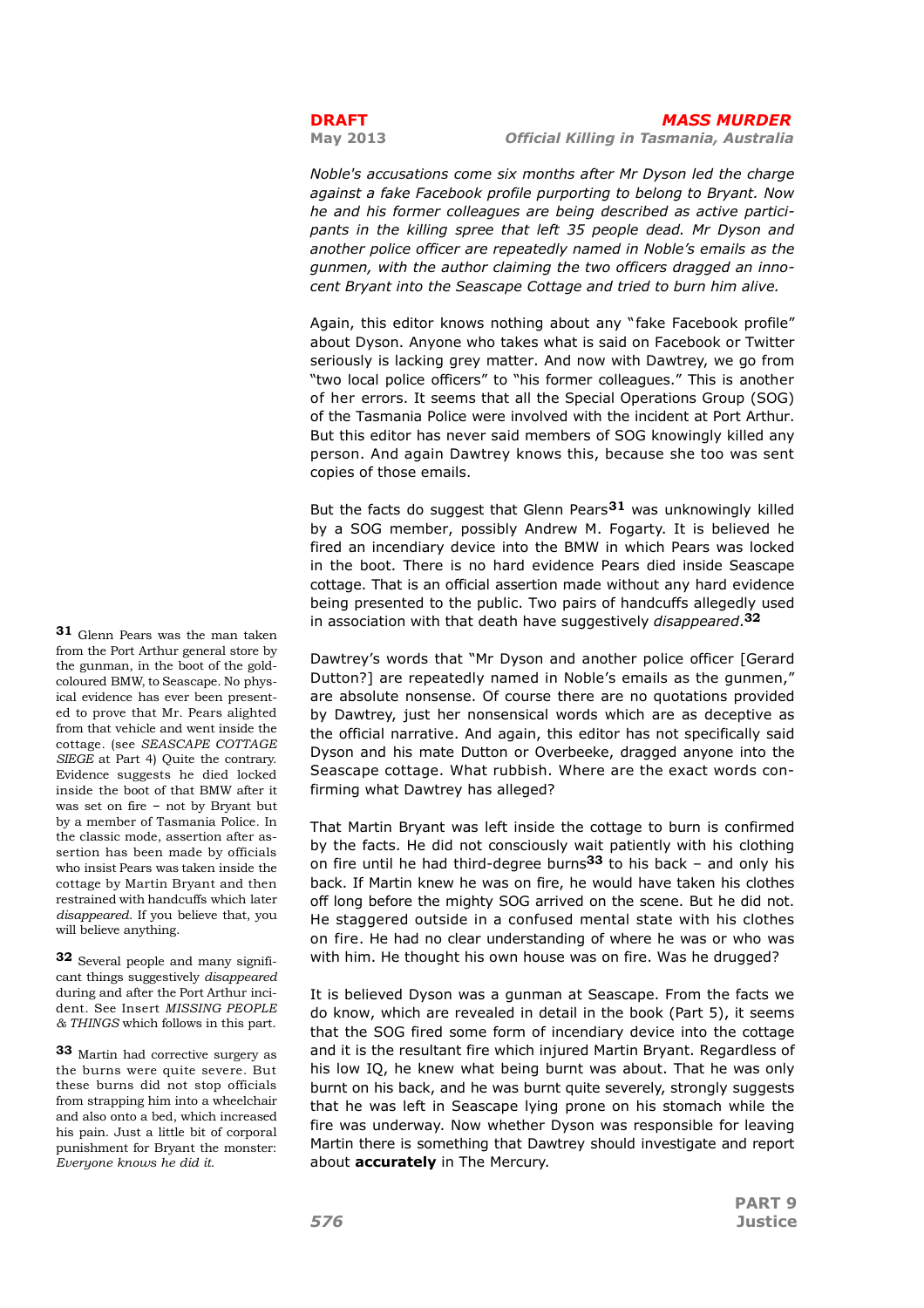Official Killing in Tasmania, Australia May 2013

Yesterday was Bryant's 46th birthday.

If yesterday was 8 May 2013, then the birthday statement is not accurate. Martin Bryant's birthday was on 7 May 1967. Whether he knew it was his birthday is not known. Dawtrey does not add anything to this point. It suggests she has never been to visit Martin. He is incarcerated at Risdon Prison where he is being slowly tortured to death by despair and with drugs (enforced psychiatric drugs – not medication). Unless there is a miracle, he will die in prison.



MICHAEL CHARLES DYSON ex Son of God eyes not manipulated

Noble released an email to mark the occasion, again naming Mr Dyson as the real murderer and calling for Bryant's release. After failing to get a reasonable response from the author, Mr Dyson yesterday contacted City of Vienna officials to advise them of the potentially criminal campaign. "This person has sent surface mail postmarked in Vienna to members of my family and has a large email list ... to which he is continually sending written material in which he claims that I am responsible for the mass shooting at Port Arthur in Tasmania," he wrote.

That is what Dawtrey wrote. Below is a copy of the email the editor wrote and sent on the birthday of Martin Bryant. Please read it and see if you can confirm anything that was published in The Mercury.

# MASS MURDER Over 120 Witness Statements

Dear READER 7 May 2013

Today in the American state of Mississippi, Willie Jerome Manning came within hours of being murdered by lethal injection.<sup>34</sup> Mr. Manning has been in prison (Parchman) for 20 years for crimes he did not commit. According to huffingtonpost.com: "The FBI has said in recent days that there were errors in an agent's testimony about ballistics tests and hair analysis in the case." (7 May 2013)

Today in the Australian state of Tasmania, Martin Bryant is being murdered slowly by despair, enforced drugging, and official damnation. Martin, who has/had an IQ of 66 (school grade 6 level), has been in prison (Risdon) for 17 years for crimes he did not commit. According to Lloyd T. Vance and Steve Johnson on scribd.com: "Scores of other witnesses can't understand why the media reports differ greatly from what they saw and heard. The eyewitnesses can't understand why their testimony recorded by police was not used. Even the police can see the bulk of evidence points to others." (9 Dec 2012)

Extracts of over 120 Port-Arthur-case Witness Statements are now included in the forthcoming book (June 2013). You will be [cont.]

34 If capital punishment existed in Tasmania, Martin Bryant would have been murdered by the State years ago. See Insert STATE MURDER in Part 3.